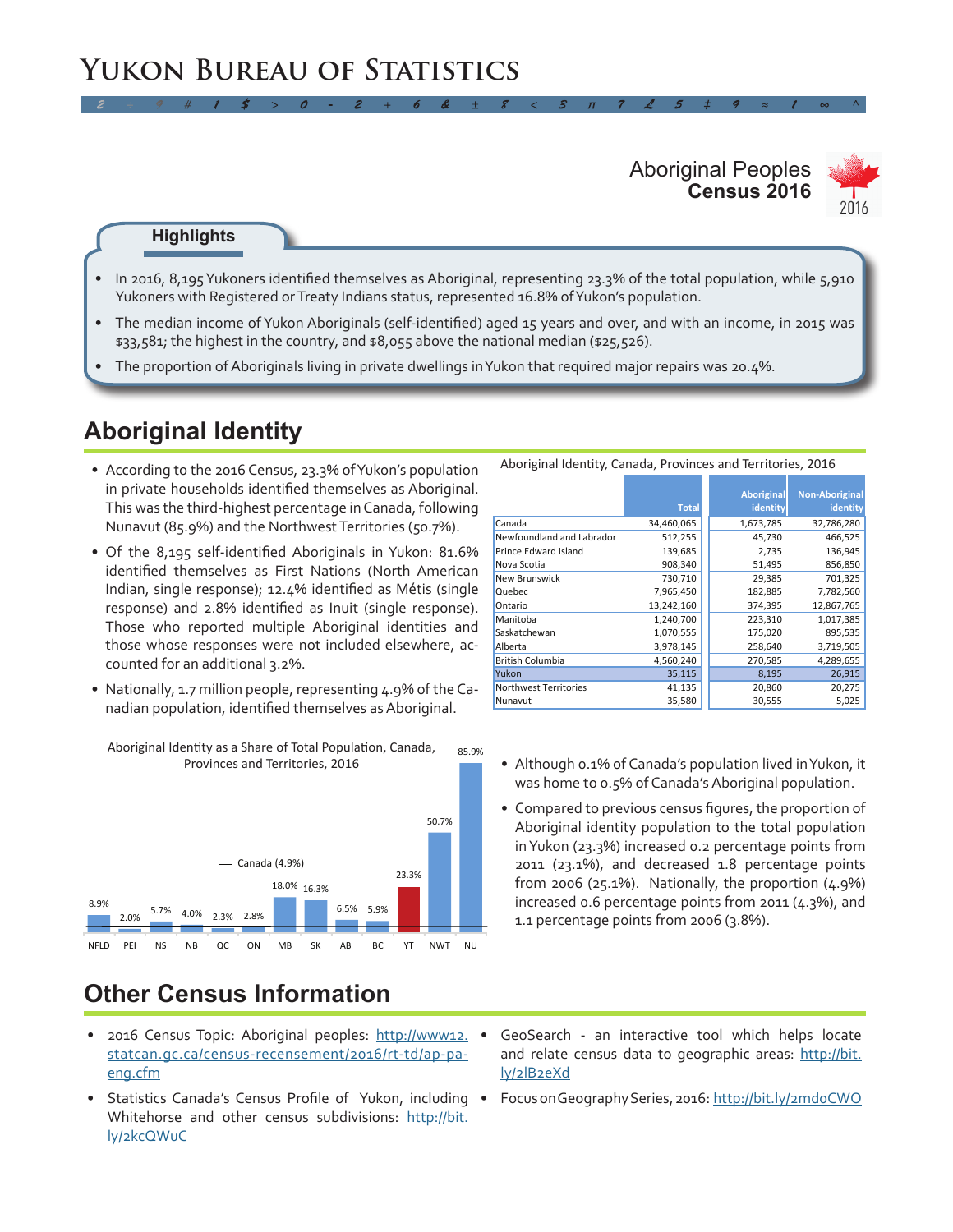## **Aboriginal Identity by Age**

| Aboriginal Identity Population by Age Group, Yukon, 2016 |                                                                           |                                    |              |                 |                                |                                                                                                |                                |              |              |
|----------------------------------------------------------|---------------------------------------------------------------------------|------------------------------------|--------------|-----------------|--------------------------------|------------------------------------------------------------------------------------------------|--------------------------------|--------------|--------------|
|                                                          |                                                                           | <b>Single Aboriginal Responses</b> |              | <b>Multiple</b> | <b>Aboriginal</b>              | <b>Single Aboriginal Responses</b><br>as a % of Total Aboriginal<br><b>Identity Population</b> |                                |              |              |
|                                                          | <b>Total</b><br><b>Aboriginal</b><br><b>Identity</b><br><b>Population</b> | <b>First Nations</b>               | <b>Métis</b> | <b>Inuit</b>    | <b>Aboriginal</b><br>responses | responses not<br>included<br>elsewhere                                                         | <b>First</b><br><b>Nations</b> | <b>Métis</b> | <b>Inuit</b> |
| Total                                                    | 8,195                                                                     | 6,685                              | 1,015        | 225             | 160                            | 110                                                                                            | 81.6%                          | 12.4%        | 2.7%         |
| 0 to 4                                                   | 560                                                                       | 455                                | 65           | $\Omega$        | 30                             | 10 <sup>1</sup>                                                                                | 81.3%                          | 11.6%        | 0.0%         |
| 5 to 9                                                   | 690                                                                       | 555                                | 85           | 30              | 20                             | $\overline{0}$                                                                                 | 80.4%                          | 12.3%        | 4.3%         |
| 10 to 14                                                 | 665                                                                       | 540                                | 70           | 25              | 20                             | 10                                                                                             | 81.2%                          | 10.5%        | 3.8%         |
| 15 to 24                                                 | 1,240                                                                     | 1,000                              | 150          | 70              | 15                             | 10 <sup>1</sup>                                                                                | 80.3%                          | 12.0%        | 5.6%         |
| 25 to 34                                                 | 1,195                                                                     | 1,005                              | 125          | 25              | 25                             | 15                                                                                             | 84.1%                          | 10.5%        | 2.1%         |
| 35 to 44                                                 | 1,035                                                                     | 820                                | 160          | 25              | 10                             | 20                                                                                             | 79.2%                          | 15.5%        | 2.4%         |
| 45 to 54                                                 | 1,215                                                                     | 985                                | 170          | 25              | 15                             | 20                                                                                             | 81.1%                          | 14.0%        | 2.1%         |
| 55 to 64                                                 | 950                                                                       | 760                                | 135          | 25              | 10                             | 20                                                                                             | 80.0%                          | 14.2%        | 2.6%         |
| 65 and over                                              | 645                                                                       | 565                                | 60           | 0               | 0                              | 15                                                                                             | 88.3%                          | 9.4%         | 0.0%         |
| Average Age                                              | 34.4                                                                      | 34.6                               | 35.0         | 27.6            | 23.7                           | 43.8                                                                                           |                                |              |              |

- The average age of the Aboriginal population in Yukon in 2016 was 34.4 years, 5.8 years less than the average age of the non-Aboriginal population (40.2 years). Nationally, the figures were 32.1 and 40.9 years, respectively.
- Of the three Aboriginal groups (single response) inYukon, the Inuit were the youngest with an average age of 27.6 years, followed by First Nations (average age 34.6 years) and Métis (average age 35.0 years).
- The Aboriginal population was younger than the non-Aboriginal population in Yukon, with 23.4% of all Aboriginals under 15 years of age. For non-Aboriginals, 16.0% were under 15 years.
- Conversely, the Aboriginal population aged 65 years and over was smaller compared with the non-Aboriginal population. In 2016, 7.9% of theAboriginal population was 65 years and over; for non-Aboriginals the proportion was 12.6%.

### **Aboriginal Ancestry and Registered or Treaty Indian Status**

- In total, 23.7% of Yukon's population reported having Aboriginal ancestry, 17.5 percentage points higher than the national average (6.2%).
- In 2016, 8,320 people in Yukon reported having at least one Aboriginal ancestry. Of those who reported Aboriginal ancestry, 87.2% had a First Nations ancestry, followed by Métis (12.3%) and Inuit (4.7%).

| Aboriginal Ancestry, Yukon, 2016 |                              |                   |                       |                       |  |  |  |
|----------------------------------|------------------------------|-------------------|-----------------------|-----------------------|--|--|--|
|                                  |                              | Single $2$        | Multiple <sup>3</sup> |                       |  |  |  |
|                                  |                              | <b>Aboriginal</b> | <b>Aboriginal</b>     | <b>Non-Aboriginal</b> |  |  |  |
|                                  |                              | ancestry          | ancestry              | ancestry              |  |  |  |
|                                  | Total responses <sup>1</sup> | responses         | responses             | responses only        |  |  |  |
| Non-Aboriginal ancestry          | 31,370                       | 3,815             | 765                   | 26,790                |  |  |  |
| Aboriginal ancestry              | 8,320                        | 7,025             | 1,295                 | n/a                   |  |  |  |
| <b>First Nations ancestry</b>    | 7,255                        | 5,975             | 1,285                 | n/a                   |  |  |  |
| Métis ancestry                   | 1,020                        | 815               | 200                   | n/a                   |  |  |  |
| Inuit ancestry                   | 390                          | 240               | 150                   | n/a                   |  |  |  |

<sup>1</sup> Totals may not equal due to multiple responses and random rounding. <sup>2, 3</sup> see endnotes page 4.

Overall, 8,320 people in Yukon who reported having Aboriginal ancestry, 8,195 self-identified as Aboriginal and 5,910 reported Registered orTreaty Indian status.

### **Median Income by Aboriginal Identity**

Median Income, by Aboriginal Identity, aged 15 years or older, Median Income by Aboriginal Identity, aged 15 years or older, Canada, Provinces and Territories, 2015 Canada, Provinces and Territories, 2015



Percentage of Aboriginal Identity Population Registered under the Indian Act of Canada, Yukon, 2016 (single responses)



- In 2016, 5,910 people reported being Registered or Treaty Indians, representing 16.8% of theYukon population.
- Of the Aboriginal identity population in Yukon  $(8,195)$ , 72.1% were Registered or Treaty Indians. The majority of Registered or Treaty Indian population were First Nations (5,640 or 95.4%) while 125, or 2.1%, were Métis (based on single Aboriginal response).
	- The median income of Yukon Aboriginals (aged 15 years and over, and with income) in 2015 was \$33,581; the highest in the country, and \$8,055 above the national median (\$25,526).
	- For non-Aboriginals, the median income in Yukon was \$49,879; the third-highest in Canada, following Nunavut (\$101,494) and the Northwest Territories (\$71,400).
	- In Yukon, the median income of Aboriginal females aged 15 and over (\$35,294) was \$3,781, or 12.0%, higher than for Aboriginal males (\$31,513).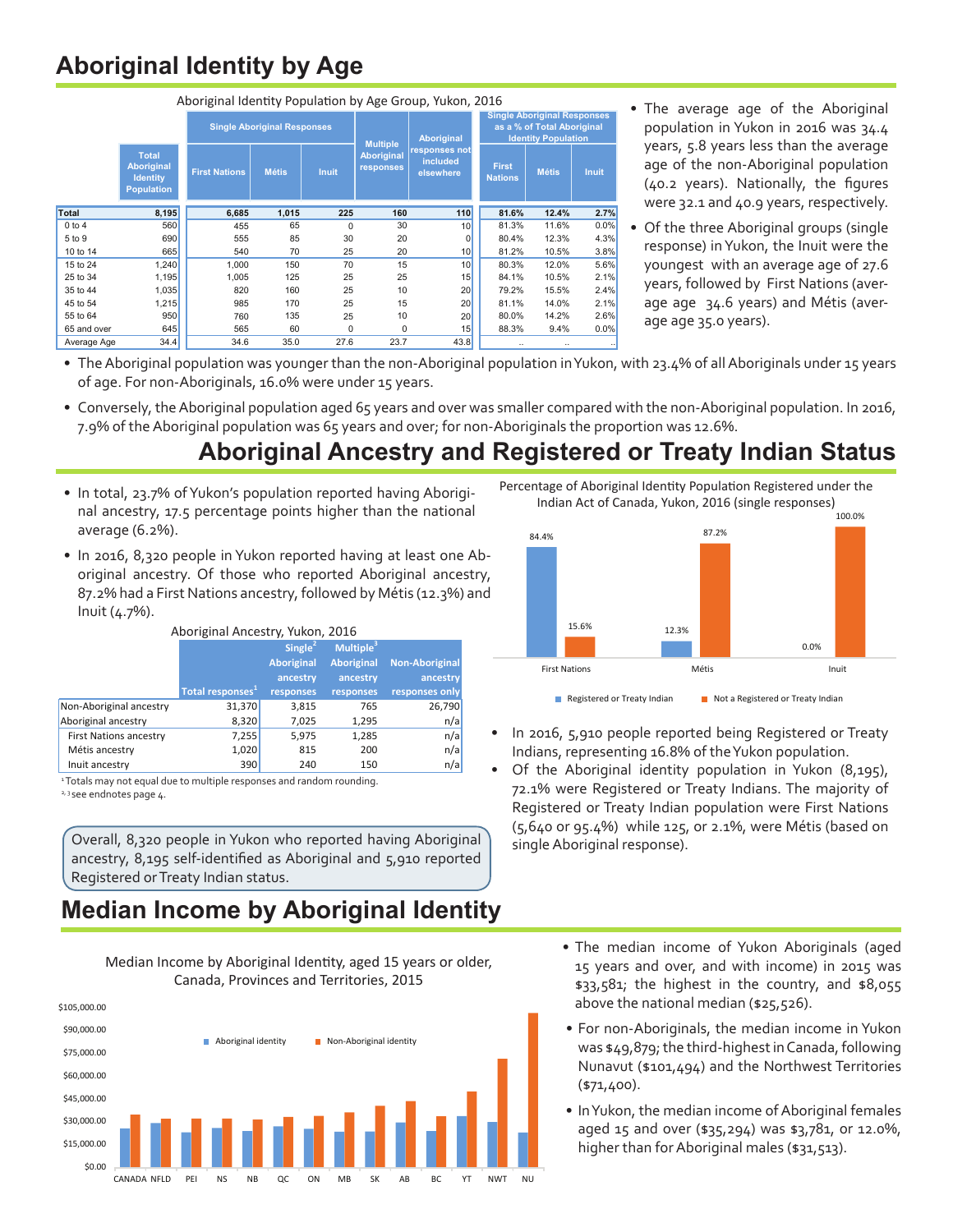# **Condition of Dwelling by Aboriginal Identity**

|                      | <b>Canada</b>     | Yukon             | <b>Yukon</b>      |                   |
|----------------------|-------------------|-------------------|-------------------|-------------------|
|                      |                   |                   |                   | Non-              |
|                      | <b>Aboriginal</b> | <b>Aboriginal</b> | <b>Aboriginal</b> | <b>Aboriginal</b> |
|                      | identity          | identity          | identity          | identity          |
| Total                | 1,673,785         | 8,195             | 100.0%            | 100.0%            |
| Regular maintenance  |                   |                   |                   |                   |
| needed               | 800,390           | 3,850             | 47.0%             | 62.3%             |
| Minor repairs needed | 548,490           | 2,675             | 32.6%             | 29.3%             |
| Major repairs needed | 324,905           | 1,675             | 20.4%             | 8.5%              |

Condition of Dwelling by Aboriginal Identity, Canada and Yukon, 2016

Of the Yukon Aboriginal population in 2016:

 — 47.0% reported living in dwellings that required regular maintenance (e.g., painting or furnace cleaning);

 $-$  32.6% lived in dwellings that required minor repairs (e.g., missing or loose floor tiles, bricks or shingles or defective steps, railing or siding); and

 — 20.4% lived in dwellings that required major repairs (e.g., defective plumbing or electrical wiring, or structural repairs to walls, floors or ceilings).

• Overall, the proportion of Aboriginals living in private dwellings that required major repairs (20.4%) in Yukon was 11.9 percentage points higher than for non-Aboriginals (8.5%).

### **Youth and Young Adults Living Arrangements by Aboriginal Identity**

- According to the 2016 Census, 38.4% of Aboriginals under 25 years of age inYukon lived with both their parents (biological or adoptive), compared with 64.1% for non-Aboriginals.
- In 2016, the proportion of Aboriginals under 25 years old in Yukon living as a child in a lone-parent family was 32.7%, while for non-Aboriginal, the proportion was 17.8%.
- In Yukon, a total of 130 people under 25 years of age lived with their grandparents without parents present. Of those, 84.6% were Aboriginal and 15.4% were non-Aboriginal.

Living Arrangements, Population under 25 years, by Aboriginal Identity, Yukon, 2016

|                                                | <b>Aboriginal identity</b> |           |          | <b>Non-Aboriginal identity</b> |
|------------------------------------------------|----------------------------|-----------|----------|--------------------------------|
|                                                | $0 - 14$                   | $15 - 24$ | $0 - 14$ | 15-24                          |
| Married Spouses and Common-law Partners        | 0.0%                       | 13.4%     | 0.0%     | 8.9%                           |
| Lone Parents (in lone-parent families)         | 0.0%                       | 2.8%      | 0.0%     | 0.4%                           |
| <b>Children in census-families</b>             |                            |           |          |                                |
| Living with two biological or adoptive parents | 46.5%                      | 25.9%     | 75.7%    | 44.2%                          |
| Living with one biological or adoptive parent  |                            |           |          |                                |
| and one step-parent                            | 9.1%                       | 10.5%     | 6.9%     | 10.5%                          |
| Living with one parent in a lone-parent census |                            |           |          |                                |
| family                                         | 34.5%                      | 30.0%     | 16.2%    | 20.5%                          |
| Living with grandparents without parents       |                            |           |          |                                |
| present                                        | 3.7%                       | 3.2%      | 0.2%     | 0.4%                           |
| <b>Children in non-census families</b>         |                            |           |          |                                |
| Living with other relatives                    | 1.8%                       | 5.3%      | 0.7%     | 1.9%                           |
| Foster children                                | 4.4%                       | 1.2%      | 0.2%     | 0.0%                           |
| Living with non-relatives only or alone        | 0.0%                       | 7.7%      | 0.0%     | 13.2%                          |

#### 88.2% Proportion of Aboriginal Identity Population with Knowledge of Proportion of Aboriginal Identity Population with Knowledge of Aboriginal Aboriginal Languages, Canada, Provinces and Territories, 2016 Languages, Canada, Provinces and Territories, 2016



• In 2016, 13.7% of Aboriginals in Yukon reported knowledge of at least one Aboriginal language (can conduct a conversation).

**Knowledge of Aboriginal Languages**

• Of the 1,125 Aboriginals who reported having knowledge of anAboriginal language inYukon: 

 — 74.7% had knowledge of an Athapaskan language (including Tutchone, Tahltan, Gwich'in, Slavey-Hare, and Dene); 

— 16.9% had knowledge ofTlingit; and

 — 7.1% had knowledge of Algonquin languages (including Cree and Ojibway) and Inuit languages.

• In Yukon, knowledge of Aboriginal languages among the Aboriginal population varied considerably by age group; the highest proportion was among those aged 65 and over (36.2%) and the lowest for those aged 0-14 years (8.1%)

• Of the 8,195Yukon Aboriginals, 1,125, or 13.7%, reported knowledge of an Aboriginal language. This was 4.1 percentage points higher than the proportion of Aboriginals who reported an Aboriginal mother tongue (790 or 9.6%).